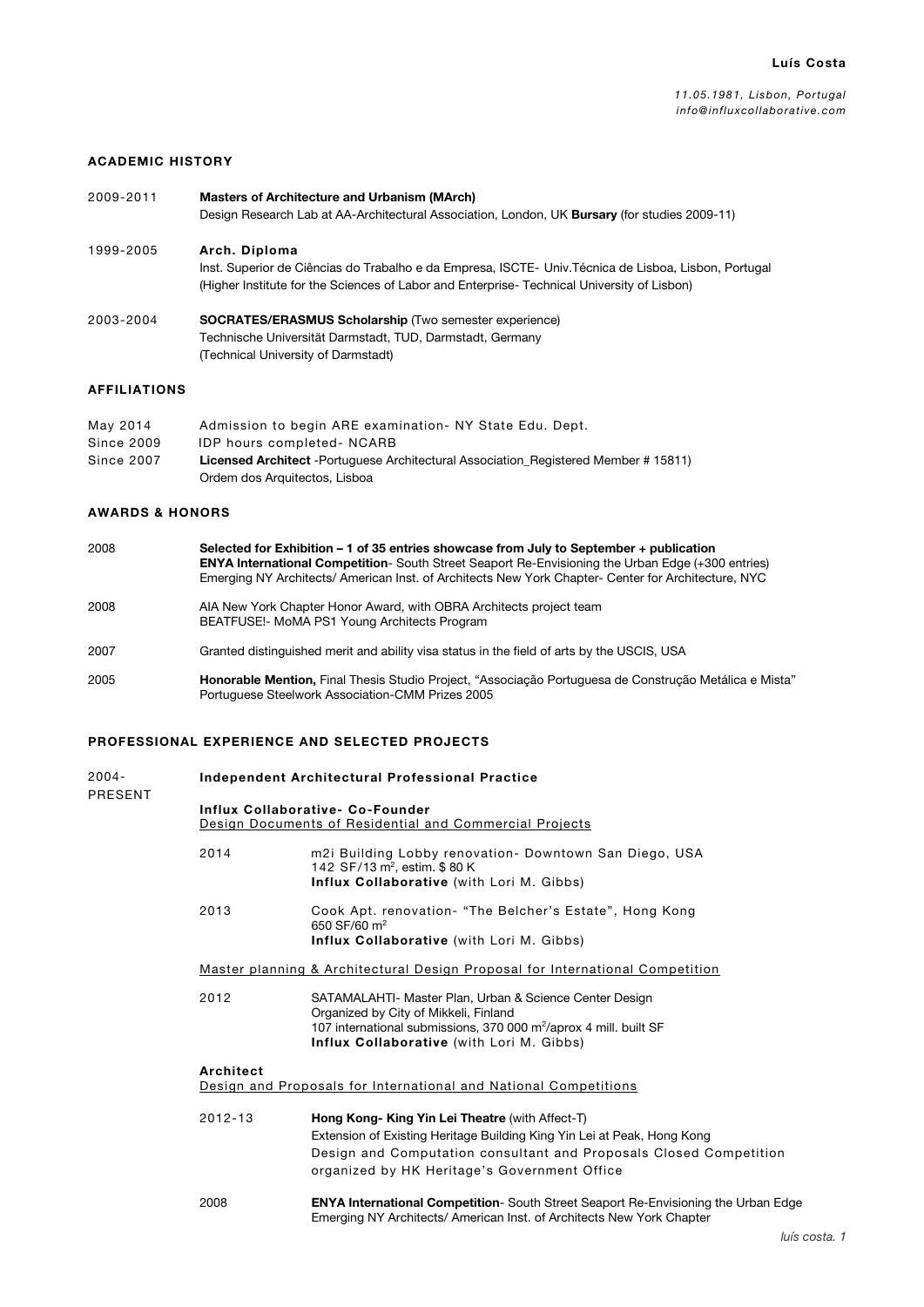|                        | 2005<br>2003-04                           | Portuguese Steelwork Association-CMM 2005, Portugal<br>National Competition for Final Thesis of State Universities graduates                                                                                                          |
|------------------------|-------------------------------------------|---------------------------------------------------------------------------------------------------------------------------------------------------------------------------------------------------------------------------------------|
|                        |                                           | <b>ELEMENTAL, Chile/US</b><br>Competition for the innovation in the design of low-cost housing<br>with M.J.Pita, K. Sandor and N. Blumhoer                                                                                            |
| June 2011-<br>Dec 2011 | Aedas Ltd., Hong Kong<br><b>Architect</b> |                                                                                                                                                                                                                                       |
|                        |                                           | Schematic and Design Development - Transportation                                                                                                                                                                                     |
|                        | 2011                                      | Hong Kong- MTR Shatin Central Link project (w/ Aecom and Atkins)<br>Railway/Stabling Sidings Facility and Railroad Noise Enclosure Canopy - 64324 m <sup>2</sup> /692 377 SF                                                          |
| May 2008-<br>Mar 2009  | <b>Project Architect</b>                  | Lang Architecture, New York City                                                                                                                                                                                                      |
|                        |                                           | Design+ Execution of 100% Construction Documents for Commercial Projects                                                                                                                                                              |
|                        | 2008-09                                   | Linden Hotel, East New York, Brooklyn, NY<br>3-story commercial- 1,410 m <sup>2</sup> /16,000 SF, \$ 2,5 million                                                                                                                      |
|                        | Competition for Ideas                     |                                                                                                                                                                                                                                       |
|                        | 2008                                      | From the Ground Up: Innovative Green Homes<br>(organized by Syracuse Center of Excellence in Environmental and Energy Systems, etc)                                                                                                   |
| July 2007-<br>May 2008 | <b>Project Architect</b>                  | RUR Architecture (Reiser+Umemoto+Reiser), New York City                                                                                                                                                                               |
|                        |                                           | <u><b>Design+ Execution of 100% Construction Documents for Residential Projects</b></u>                                                                                                                                               |
|                        | 2007-08                                   | Aigen Residence, Sands Point, Long Island, NY<br>353 m <sup>2</sup> /3,800 SF, \$1,5 million                                                                                                                                          |
|                        | <b>Intermediate Architect</b>             |                                                                                                                                                                                                                                       |
|                        |                                           | <u>International Competitions-Schematic Design and further Technical development stages</u>                                                                                                                                           |
|                        | 2007-08                                   | New International Airport Terminal, Shenzhen, China<br>Steel-clad concrete shell Structure_400,000 m <sup>2</sup> /4,305,000 SF<br>1 <sup>nd</sup> Prize (ex-aequo_other finalist entries by Maximiliano Fuksas ,Norman Foster, FOA,) |
| Nov 2005-<br>May 2007  | <b>Junior Architect</b>                   | <b>OBRA Architects, New York City</b>                                                                                                                                                                                                 |
|                        |                                           | Design, Execution of Construction Documents and Construction Administration of Cultural                                                                                                                                               |
|                        | 2006                                      | Project commissioned by Museum of Modern Art and P.S.1 Contemporary Art Center<br>P.S.1 Beatfuse!, Long Island City, NY                                                                                                               |
|                        |                                           | $$70,000 +$ donations                                                                                                                                                                                                                 |
|                        |                                           | Design, Construction Administration and Execution of Construction Documents for Residential                                                                                                                                           |
|                        | Projects                                  |                                                                                                                                                                                                                                       |
|                        | 2006-07                                   | Telyas Residence, Old Westbury, NY<br>15,000 SF/1393 m <sup>2</sup> , \$ 8 million                                                                                                                                                    |
|                        |                                           | Design and Execution of Construction Documents for Residential&Industrial Projects                                                                                                                                                    |
|                        | 2005-07                                   | Centrifugal Villa, Southampton, NY<br>1254 m <sup>2</sup> /13,500 SF, \$ 2 million                                                                                                                                                    |
|                        | 2006-07                                   | E2G Apartment Renovation, New York, NY<br>70 m <sup>2</sup> /760 SF, \$150,000                                                                                                                                                        |
|                        |                                           | Design and Proposals Invited Competition commissioned by Kullman Corp and Pratt Institute                                                                                                                                             |
|                        | 2007                                      | Pratt Graduate Residence Hall, Brooklyn, NY<br>11890 m <sup>2</sup> /128,000 SF, \$ 16 million (2 phases)                                                                                                                             |
|                        |                                           | Design and Proposals Closed Competition commissioned by Museum of Modern Art and P.S.1                                                                                                                                                |
|                        |                                           | <b>Contemporary Art Centre</b>                                                                                                                                                                                                        |
|                        | 2006                                      | P.S.1/MoMA Young Architects Program, Long Island City, NY<br>25 entries, \$100,000                                                                                                                                                    |
|                        |                                           | Design and Proposals for International and National Competitions                                                                                                                                                                      |
|                        | 2007                                      | CICCM Convention Centre, Madrid, Spain                                                                                                                                                                                                |
|                        | 2007                                      | 237 international submissions, 750,000 SF, \$220 million<br>Bezalel Academy of Arts and Design, Jerusalem, Israel<br>188 submissions, 19045 m <sup>2</sup> /205,000 SF, \$60 million                                                  |